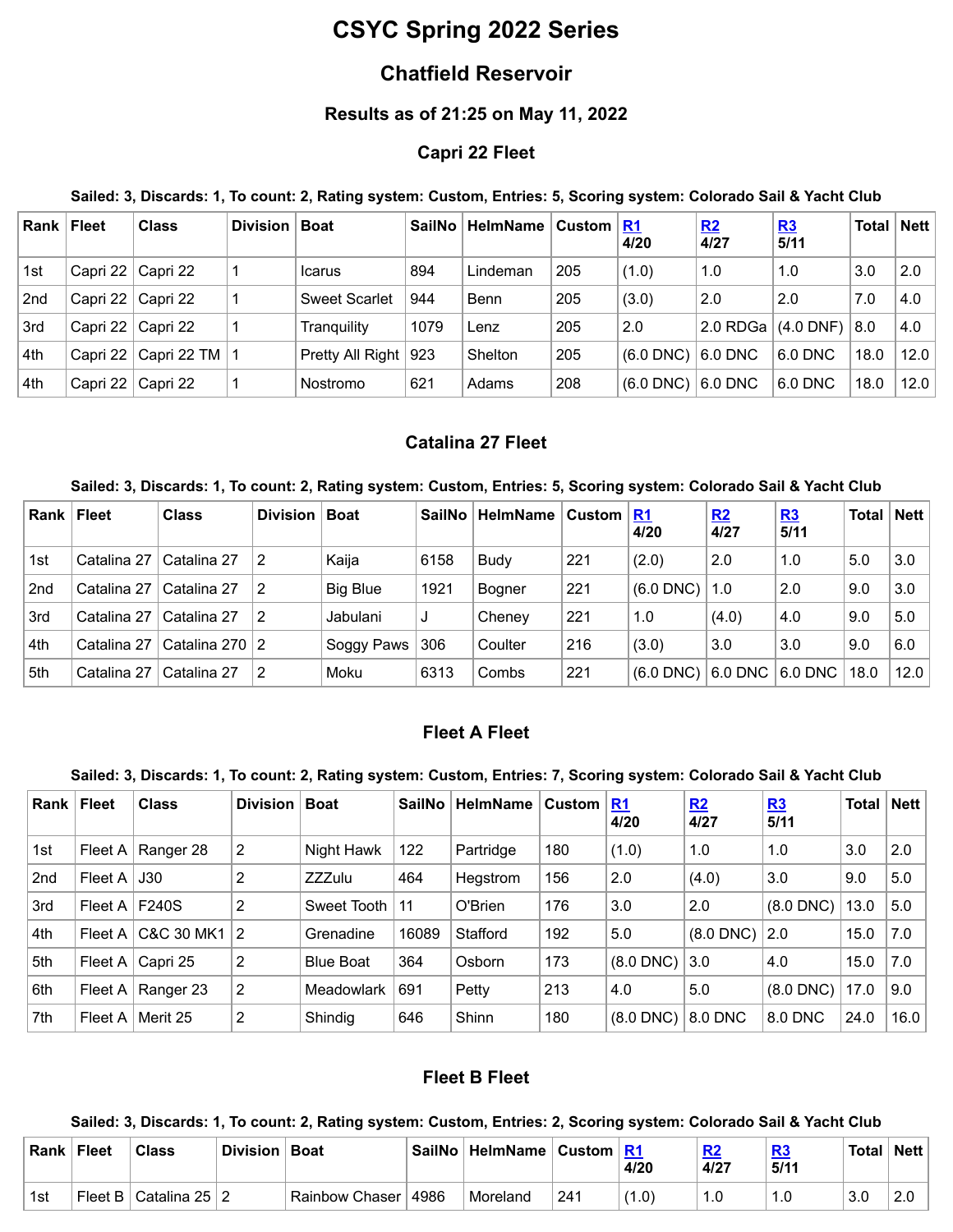| Rank | <b>Fleet</b> | Class                    | Division   Boat |                           |                  | SailNo   HelmName   Custom   R1 |     | 4/20                                      | 4/27 | 5/11 | <b>Total</b> | <b>Nett</b> |
|------|--------------|--------------------------|-----------------|---------------------------|------------------|---------------------------------|-----|-------------------------------------------|------|------|--------------|-------------|
| 2nd  |              | Fleet B   Hunter 240   2 |                 | <sup>'</sup> Healing Time | h <sub>240</sub> | Sandlin                         | 250 | $(3.0$ DNC) $ 3.0$ DNC $ 3.0$ RDGa $ 9.0$ |      |      |              | 6.0         |

# **Flying Scot Fleet**

# Sailed: 3, Discards: 1, To count: 2, Rating system: Custom, Entries: 3, Scoring system: Colorado Sail & Yacht Club

| Rank            | Fleet | <b>Class</b>                  | <b>Division</b> | <b>Boat</b>            | SailNo | ∣ HelmName ∣ | <b>Custom</b> R1 | 4/20                                          | R2<br>4/27 | R3<br>5/11 | Total <sub>l</sub> | ∣ Nett |
|-----------------|-------|-------------------------------|-----------------|------------------------|--------|--------------|------------------|-----------------------------------------------|------------|------------|--------------------|--------|
| 1st             |       | Flying Scot   Flying Scot   1 |                 | Queen Bee              | 4993   | Haerbig      | 212.4            | 1.0                                           | 1.0        | (2.0)      | 4.0                | 2.0    |
| 2 <sub>nd</sub> |       | Flying Scot   Flying Scot   1 |                 | Celtic Joy             | 4155   | <b>Ross</b>  | 212.4            | (2.0)                                         | 2.0        | 1.0        | 5.0                | 3.0    |
| 3rd             |       | Flying Scot   Flying Scot   1 |                 | Fin and Tonic $ 2752 $ |        | Lee          | 212.4            | $\vert$ (4.0 DNC) $\vert$ 4.0 DNC $\vert$ 3.0 |            |            | 11.0               | 7.0    |

# **J22 Fleet**

### Sailed: 3, Discards: 1, To count: 2, Rating system: Custom, Entries: 8, Scoring system: Colorado Sail & Yacht Club

| <b>Rank</b>     | Fleet | <b>Class</b> | Division | <b>Boat</b>        | SailNo | <b>HelmName</b> | <b>Custom</b> | R1<br>4/20  | R2<br>4/27  | R3<br>5/11 | Total | <b>Nett</b> |
|-----------------|-------|--------------|----------|--------------------|--------|-----------------|---------------|-------------|-------------|------------|-------|-------------|
| 1st             | J22   | J22          |          | Chance             | 1532   | Simon           | 180           | 2.0         | 1.0         | (5.0)      | 8.0   | 3.0         |
| 2 <sub>nd</sub> | J22   | J22          |          | Nauti Moose        | 627    | M. Kline        | 180           | $(9.0$ DNC) | 4.0         | 1.0        | 14.0  | 5.0         |
| 3rd             | J22   | J22          |          | Pass Me Knot       | 1326   | <b>Barbe</b>    | 180           | 1.0         | $(9.0$ DNC) | 4.0        | 14.0  | 5.0         |
| 4th             | J22   | J22          |          | ZBoat              | ZG     | Steven Groh     | 180           | (3.0)       | 3.0         | 2.0        | 8.0   | 5.0         |
| 5th             | J22   | J22          |          | <b>Bullwinkle</b>  | 46     | R. Kline        | 180           | 3.0 RDGa    | $(9.0$ DNC) | 3.0        | 15.0  | 6.0         |
| 6th             | J22   | J22          |          | ZBoat              | ZD     | Duffy           | 180           | 4.0         | 5.0         | (6.0)      | 15.0  | 9.0         |
| 7th             | J22   | J22          |          | <b>ZBoat</b>       | ZT     | Tibor           | 180           | $(9.0$ DNC) | 2.0         | 9.0 DNC    | 20.0  | 11.0        |
| 8th             | J22   | J22          |          | <b>Avery Grace</b> | 1346   | <b>Betts</b>    | 180           | $(9.0$ DNC) | 9.0 DNC     | $9.0$ DNC  | 27.0  | 18.0        |

### **R1 - Capri 22 Fleet - 4/20**

#### **Start: Start 1, Finishes: Finish time, Time: 1830**

<span id="page-1-0"></span>

| Rank l         | Fleet | <b>Class</b>               | Division | <b>Boat</b>            | SailNo | <b>HelmName</b> | ∣ Custom |      | <b>Start ∣Finish</b> |            | Elapsed   Corrected | $\blacksquare$ Points |
|----------------|-------|----------------------------|----------|------------------------|--------|-----------------|----------|------|----------------------|------------|---------------------|-----------------------|
|                |       | Capri 22   Capri 22        |          | <b>Icarus</b>          | 894    | Lindeman        | 205      | 1830 | $18:57:14$   0:27:14 |            | 0:27:03             | 1.0                   |
| $\overline{2}$ |       | Capri 22   Capri 22        |          | Tranguility            | 1079   | Lenz            | 205      | 1830 | 18:58:48 0:28:48     |            | 0:28:36             | 2.0                   |
| 3              |       | Capri 22   Capri 22        |          | <b>Sweet Scarlet</b>   | 944    | Benn            | 205      | 1830 | 19:02:32 0:32:32     |            | 0:32:18             | 3.0                   |
| 14             |       | Capri 22   Capri 22 TM   1 |          | Pretty All Right   923 |        | Shelton         | 205      |      |                      | <b>DNC</b> |                     | 6.0                   |
| 4              |       | Capri 22   Capri 22        |          | Nostromo               | 621    | Adams           | 208      |      |                      | <b>DNC</b> |                     | 6.0                   |

# **R2 - Capri 22 Fleet - 4/27**

#### **Start: Start 1, Finishes: Finish time, Time: 1830**

<span id="page-1-1"></span>

| Rank l         | <b>Fleet</b>        | <b>Class</b>               | Division | <b>Boat</b>            |      | SailNo   HelmName | <b>Custom</b> |      | <b>Start Finish</b> |             | <b>Elapsed   Corrected   Points</b> |     |
|----------------|---------------------|----------------------------|----------|------------------------|------|-------------------|---------------|------|---------------------|-------------|-------------------------------------|-----|
|                | Capri 22   Capri 22 |                            |          | Icarus                 | 894  | Lindeman          | 205           | 1830 | 19:05:29 0:35:29    |             | 0:35:14                             | 1.0 |
| 2              |                     | Capri 22   Capri 22        |          | <b>Sweet Scarlet</b>   | 944  | Benn              | 205           | 1830 | 19:08:07 0:38:07    |             | 0:37:51                             | 2.0 |
| $\overline{2}$ |                     | Capri 22   Capri 22        |          | Tranguilitv            | 1079 | Lenz              | 205           |      |                     | <b>RDGa</b> |                                     | 2.0 |
| $\overline{4}$ |                     | Capri 22   Capri 22 TM   1 |          | Pretty All Right   923 |      | Shelton           | 205           |      |                     | <b>DNC</b>  |                                     | 6.0 |
| 4              |                     | Capri 22   Capri 22        |          | Nostromo               | 621  | Adams             | 208           |      |                     | <b>DNC</b>  |                                     | 6.0 |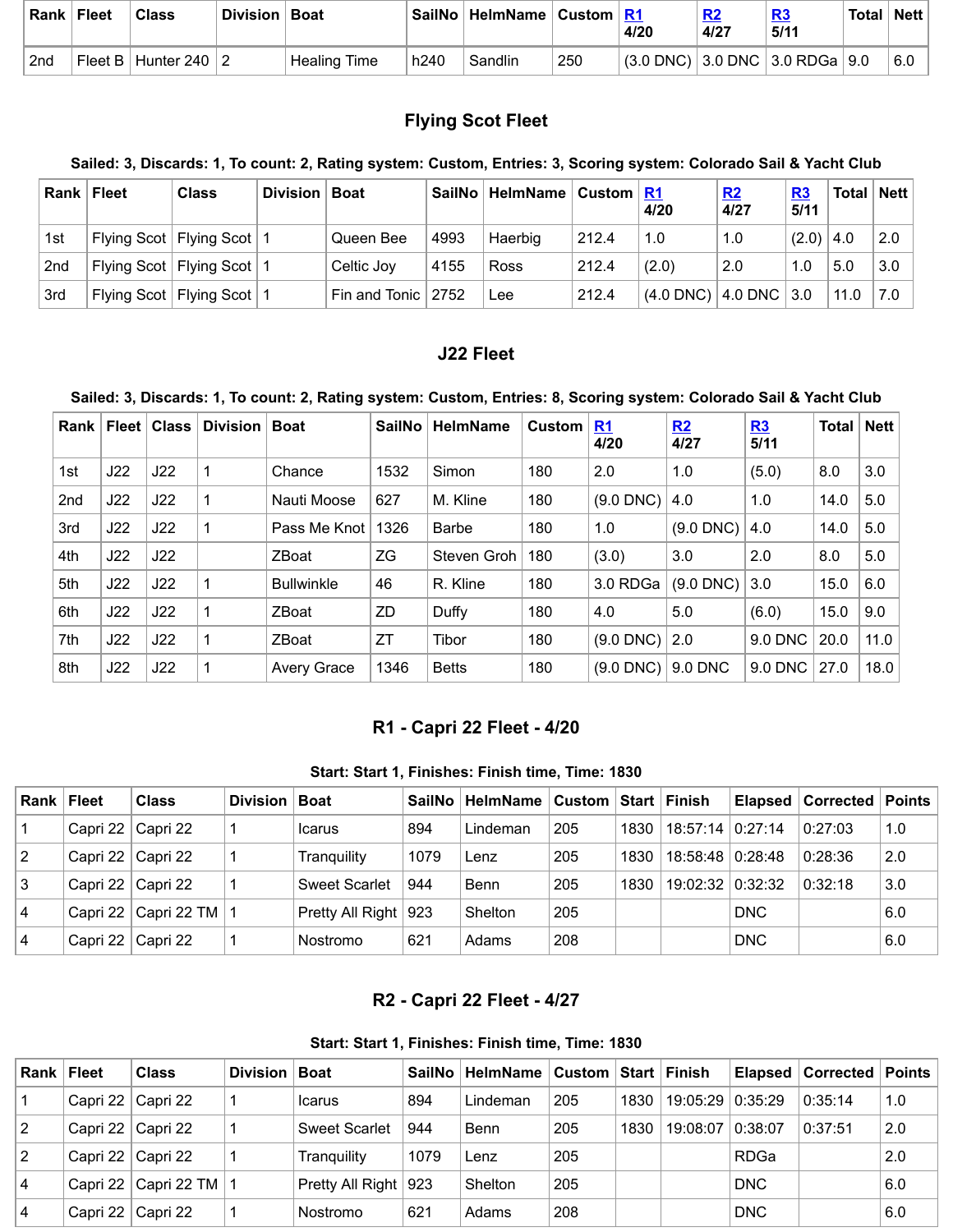# **R3 - Capri 22 Fleet - 5/11**

<span id="page-2-0"></span>

| Rank   Fleet   |                      | <b>Class</b>               | Division | <b>Boat</b>            | SailNo |          |     | ∣Start I | ∣ Finish         |            | Elapsed   Corrected | <b>Points</b> |
|----------------|----------------------|----------------------------|----------|------------------------|--------|----------|-----|----------|------------------|------------|---------------------|---------------|
| $\mathbf{1}$   |                      | Capri 22   Capri 22        |          | <b>Icarus</b>          | 894    | Lindeman | 205 | 1830     | 19:12:30 0:42:30 |            | 0.42:12             | 1.0           |
| $\overline{2}$ | Capri 22   Capri 22  |                            |          | <b>Sweet Scarlet</b>   | 944    | Benn     | 205 | 1830     | 19:17:19 0:47:19 |            | 0:46:59             | 2.0           |
| 3              | Capri 22   Capri 22  |                            |          | Tranquility            | 1079   | Lenz     | 205 |          |                  | <b>DNF</b> |                     | 4.0           |
| 4              |                      | Capri 22   Capri 22 TM   1 |          | Pretty All Right   923 |        | Shelton  | 205 |          |                  | <b>DNC</b> |                     | 6.0           |
| 4              | ⊦Capri 22   Capri 22 |                            |          | Nostromo               | 621    | Adams    | 208 |          |                  | <b>DNC</b> |                     | 6.0           |

#### **Start: Start 1, Finishes: Finish time, Time: 1830**

## **R1 - Catalina 27 Fleet - 4/20**

#### **Start: Start 2, Finishes: Finish time, Time: 1836**

<span id="page-2-1"></span>

|                | Rank   Fleet | <b>Class</b>       | Division   Boat |                 | <b>SailNo</b> ∣ | <b>HelmName</b> | ∣Custom ∣Start ∣Finish |      |                    |            | <b>Elapsed   Corrected   Points  </b> |     |
|----------------|--------------|--------------------|-----------------|-----------------|-----------------|-----------------|------------------------|------|--------------------|------------|---------------------------------------|-----|
|                | Catalina 27  | Catalina 27        |                 | Jabulani        | J               | Chenev          | 221                    | 1836 | 19:14:41           | 0:38:41    | 0:37:35                               | 1.0 |
| $\sqrt{2}$     | Catalina 27  | Catalina 27        |                 | Kaija           | 6158            | <b>Budy</b>     | 221                    | 1836 | $19:16:17$ 0:40:17 |            | 0:39:08                               | 2.0 |
| 3              | Catalina 27  | l Catalina 270 ∣ 2 |                 | Soggy Paws      | 306             | Coulter         | 216                    | 1836 | 19:17:05 0:41:05   |            | 0:40:11                               | 3.0 |
| $\overline{4}$ | Catalina 27  | Catalina 27        |                 | <b>Big Blue</b> | 1921            | <b>Bogner</b>   | 221                    |      |                    | <b>DNC</b> |                                       | 6.0 |
| $\overline{4}$ | Catalina 27  | Catalina 27        |                 | Moku            | 6313            | Combs           | 221                    |      |                    | <b>DNC</b> |                                       | 6.0 |

#### **R2 - Catalina 27 Fleet - 4/27**

#### **Start: Start 2, Finishes: Finish time, Time: 1836**

<span id="page-2-2"></span>

| Rank l         | <b>Fleet</b> | <b>Class</b>      | Division | <b>Boat</b>     | <b>SailNo</b> | HelmName   Custom   Start   Finish |     |      |                  | <b>Elapsed</b> | <b>Corrected   Points</b> |     |
|----------------|--------------|-------------------|----------|-----------------|---------------|------------------------------------|-----|------|------------------|----------------|---------------------------|-----|
|                | Catalina 27  | Catalina 27       |          | <b>Big Blue</b> | 1921          | Bogner                             | 221 | 1836 | 19:20:04         | 0.44:04        | 0:42:49                   | 1.0 |
| $\overline{2}$ | Catalina 27  | Catalina 27       |          | Kaiia           | 6158          | <b>Budy</b>                        | 221 | 1836 | 19:24:39         | 0.48:39        | 0:47:16                   | 2.0 |
| 3              | Catalina 27  | Catalina 270 $ 2$ |          | Soggy Paws      | 306           | Coulter                            | 216 | 1836 | 19:26:40 0:50:40 |                | 0:49:33                   | 3.0 |
| 4              | Catalina 27  | Catalina 27       |          | Jabulani        | J             | Chenev                             | 221 | 1836 | 19:27:20         | 0:51:20        | 0:49:52                   | 4.0 |
| 5              | Catalina 27  | Catalina 27       |          | Moku            | 6313          | Combs                              | 221 |      |                  | <b>DNC</b>     |                           | 6.0 |

#### **R3 - Catalina 27 Fleet - 5/11**

**Start: Start 2, Finishes: Finish time, Time: 1836**

<span id="page-2-3"></span>

| Rank l         | <b>Fleet</b> | <b>Class</b>      | Division   Boat |                 | SailNo | HelmName      |     |      | Start Finish     |            | Elapsed   Corrected | Points |
|----------------|--------------|-------------------|-----------------|-----------------|--------|---------------|-----|------|------------------|------------|---------------------|--------|
|                | Catalina 27  | Catalina 27       |                 | Kaija           | 6158   | Budy          | 221 | 1836 | 19:20:21         | 0:44:21    | 0:43:05             | 1.0    |
| $\overline{2}$ | Catalina 27  | Catalina 27       |                 | <b>Big Blue</b> | 1921   | <b>Bogner</b> | 221 | 1836 | 19:22:07         | 0.46:07    | 0:44:48             | 2.0    |
| 3              | Catalina 27  | Catalina 270 $ 2$ |                 | Soggy Paws      | 306    | Coulter       | 216 | 1836 | 19:22:13 0:46:13 |            | 0:45:12             | 3.0    |
| 4              | Catalina 27  | Catalina 27       |                 | Jabulani        | J      | Chenev        | 221 | 1836 | 19:26:19 0:50:19 |            | 0:48:53             | 4.0    |
| <u>5</u>       | Catalina 27  | Catalina 27       |                 | Moku            | 6313   | Combs         | 221 |      |                  | <b>DNC</b> |                     | 6.0    |

### **R1 - Fleet A Fleet - 4/20**

**Start: Start 2, Finishes: Finish time, Time: 1836**

<span id="page-2-4"></span>

| Rank Fleet | <b>ˈClass</b>       | Division   Boat |                    | SailNo   HelmName   Custom   Start   Finish |     |  |                                       | <b>Elapsed Corrected Points</b> |  |
|------------|---------------------|-----------------|--------------------|---------------------------------------------|-----|--|---------------------------------------|---------------------------------|--|
|            | Fleet A   Ranger 28 |                 | Night Hawk $ 122 $ | <sup>⊦</sup> Partridɑe                      | 180 |  | $1836$   19:05:49   0:29:49   0:30:40 |                                 |  |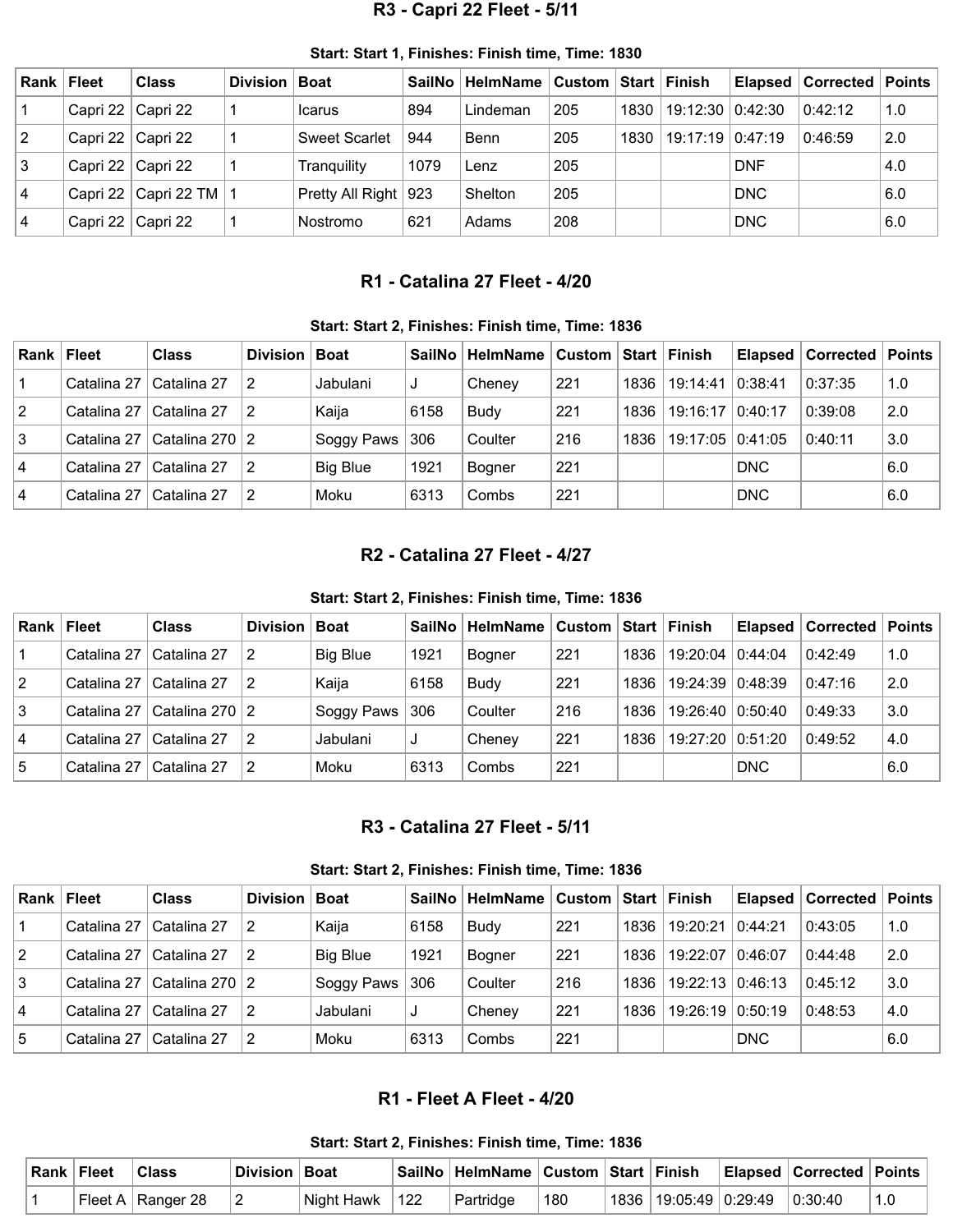| <b>Rank</b> | <b>Fleet</b>      | <b>Class</b>             | <b>Division</b> | <b>Boat</b>      | SailNo | <b>HelmName</b> | Custom ∣ Start ∣ |      | <b>Finish</b>           | Elapsed $ $ | Corrected | Points |
|-------------|-------------------|--------------------------|-----------------|------------------|--------|-----------------|------------------|------|-------------------------|-------------|-----------|--------|
| 2           | Fleet A           | J30                      | 2               | <b>ZZZulu</b>    | 464    | Hegstrom        | 156              | 1836 | 19:05:12 0:29:12        |             | 0:31:07   | 2.0    |
| 3           | Fleet A $ F240S $ |                          | 2               | Sweet Tooth      | 11     | O'Brien         | 176              | 1836 | $19:07:43 \mid 0:31:43$ |             | 0:32:49   | 3.0    |
| 4           |                   | Fleet A   Ranger 23      | 2               | Meadowlark       | 691    | Petty           | 213              | 1836 | 19:11:16                | 0:35:16     | 0:34:38   | 4.0    |
| 5           | Fleet $A \mid$    | C&C 30 MK1               | 2               | Grenadine        | 16089  | Stafford        | 192              | 1836 | 19:11:21                | 0:35:21     | 0:35:45   | 5.0    |
| 6           |                   | Fleet A $\vert$ Capri 25 | 2               | <b>Blue Boat</b> | 364    | Osborn          | 173              |      |                         | <b>DNC</b>  |           | 8.0    |
| 6           | Fleet $A \mid$    | Merit 25                 | 2               | Shindig          | 646    | Shinn           | 180              |      |                         | <b>DNC</b>  |           | 8.0    |

# **R2 - Fleet A Fleet - 4/27**

#### **Start: Start 2, Finishes: Finish time, Time: 1836**

<span id="page-3-0"></span>

| Rank            | Fleet           | <b>Class</b> | <b>Division</b> | <b>Boat</b>      | SailNo | <b>HelmName</b> | <b>Custom</b> |      | Start   Finish | Elapsed    | ∣ Corrected ∣ | Points |
|-----------------|-----------------|--------------|-----------------|------------------|--------|-----------------|---------------|------|----------------|------------|---------------|--------|
|                 | Fleet A $ $     | Ranger 28    | 2               | Night Hawk       | 122    | Partridge       | 180           | 1836 | 19:14:25       | 0:38:25    | 0:39:31       | 1.0    |
| $\vert 2 \vert$ | Fleet A $\vert$ | <b>F240S</b> | 2               | Sweet Tooth      | -11    | O'Brien         | 176           | 1836 | 19:15:08       | 0.39:08    | 0:40:30       | 2.0    |
| 3               | Fleet A         | Capri 25     | 2               | <b>Blue Boat</b> | 364    | Osborn          | 173           | 1836 | 19:17:08       | 0:41:08    | 0:42:45       | 3.0    |
| 4               | Fleet A         | J30          | 2               | <b>ZZZulu</b>    | 464    | Hegstrom        | 156           | 1836 | 19:16:09       | 0:40:09    | 0:42:47       | 4.0    |
| $5\,$           | Fleet A $ $     | Ranger 23    | 2               | Meadowlark       | 691    | Petty           | 213           | 1836 | 19:27:32       | 0:51:32    | 0:50:37       | 5.0    |
| 6               | Fleet A         | C&C 30 MK1   | $\vert 2 \vert$ | Grenadine        | 16089  | Stafford        | 192           |      |                | <b>DNC</b> |               | 8.0    |
| 6               | Fleet A         | Merit 25     | 2               | Shindig          | 646    | Shinn           | 180           |      |                | <b>DNC</b> |               | 8.0    |

# **R3 - Fleet A Fleet - 5/11**

### **Start: Start 2, Finishes: Finish time, Time: 1836**

<span id="page-3-1"></span>

| Rank           | ∣ Fleet | <b>Class</b> | <b>Division</b> | <b>Boat</b>      | SailNo | <b>HelmName</b> |     | <b>Start</b> | <b>Finish</b>    | <b>Elapsed</b> | <b>Corrected</b> | <b>Points</b> |
|----------------|---------|--------------|-----------------|------------------|--------|-----------------|-----|--------------|------------------|----------------|------------------|---------------|
|                | Fleet A | Ranger 28    | 2               | Night Hawk       | 122    | Partridge       | 180 | 1836         | 19:12:56         | 0:36:56        | 0:38:00          | 1.0           |
| 2              | Fleet A | C&C 30 MK1   | $\overline{2}$  | Grenadine        | 16089  | Stafford        | 192 | 1836         | 19:14:34         | 0:38:34        | 0:39:00          | 2.0           |
| 3              | Fleet A | J30          | 2               | <b>ZZZulu</b>    | 464    | Hegstrom        | 156 | 1836         | 19:13:50         | 0:37:50        | 0:40:19          | 3.0           |
| $\overline{4}$ | Fleet A | Capri 25     | 2               | <b>Blue Boat</b> | 364    | Osborn          | 173 | 1836         | 19:15:35 0:39:35 |                | 0:41:08          | 4.0           |
| $\overline{5}$ | Fleet A | <b>F240S</b> | 2               | Sweet Tooth      | -11    | O'Brien         | 176 |              |                  | <b>DNC</b>     |                  | 8.0           |
| 5              | Fleet A | Ranger 23    | 2               | Meadowlark       | 691    | Petty           | 213 |              |                  | <b>DNC</b>     |                  | 8.0           |
| 5              | Fleet A | Merit 25     | 2               | Shindig          | 646    | Shinn           | 180 |              |                  | <b>DNC</b>     |                  | 8.0           |

# **R1 - Fleet B Fleet - 4/20**

**Start: Start 2, Finishes: Finish time, Time: 1836**

<span id="page-3-2"></span>

| ∣ Rank ∣ Fleet | Class                                | Division Boat |                       |      | SailNo   HelmName   Custom   Start   Finish |     |          |                    |            | Elapsed Corrected Points |     |
|----------------|--------------------------------------|---------------|-----------------------|------|---------------------------------------------|-----|----------|--------------------|------------|--------------------------|-----|
|                | l Fleet B l Catalina 25 ∣ 2 l        |               | Rainbow Chaser   4986 |      | Moreland                                    | 241 | ່ 1836 ⊺ | 19:10:51   0:34:51 |            | 0:32:58                  | 1.0 |
|                | <sup>i</sup> Fleet B∃Hunter 240 ∃2 l |               | <b>Healing Time</b>   | h240 | Sandlin                                     | 250 |          |                    | <b>DNC</b> |                          | 3.0 |

# **R2 - Fleet B Fleet - 4/27**

**Start: Start 2, Finishes: Finish time, Time: 1836**

<span id="page-3-3"></span>

| Rank Fleet | Class                                 | Division   Boat |                       |                  | SailNo   HelmName   Custom   Start   Finish |     |                                        |            |         |     |
|------------|---------------------------------------|-----------------|-----------------------|------------------|---------------------------------------------|-----|----------------------------------------|------------|---------|-----|
|            | Fleet B $\vert$ Catalina 25 $\vert$ 2 |                 | Rainbow Chaser   4986 |                  | Moreland                                    | 241 | <sup>⊦</sup> 1836   19:25:46   0:49:46 |            | 0.47:04 | 1.0 |
|            | Fleet B   Hunter 240 $\vert$ 2        |                 | <b>Healing Time</b>   | h <sub>240</sub> | Sandlin                                     | 250 |                                        | <b>DNC</b> |         | 3.0 |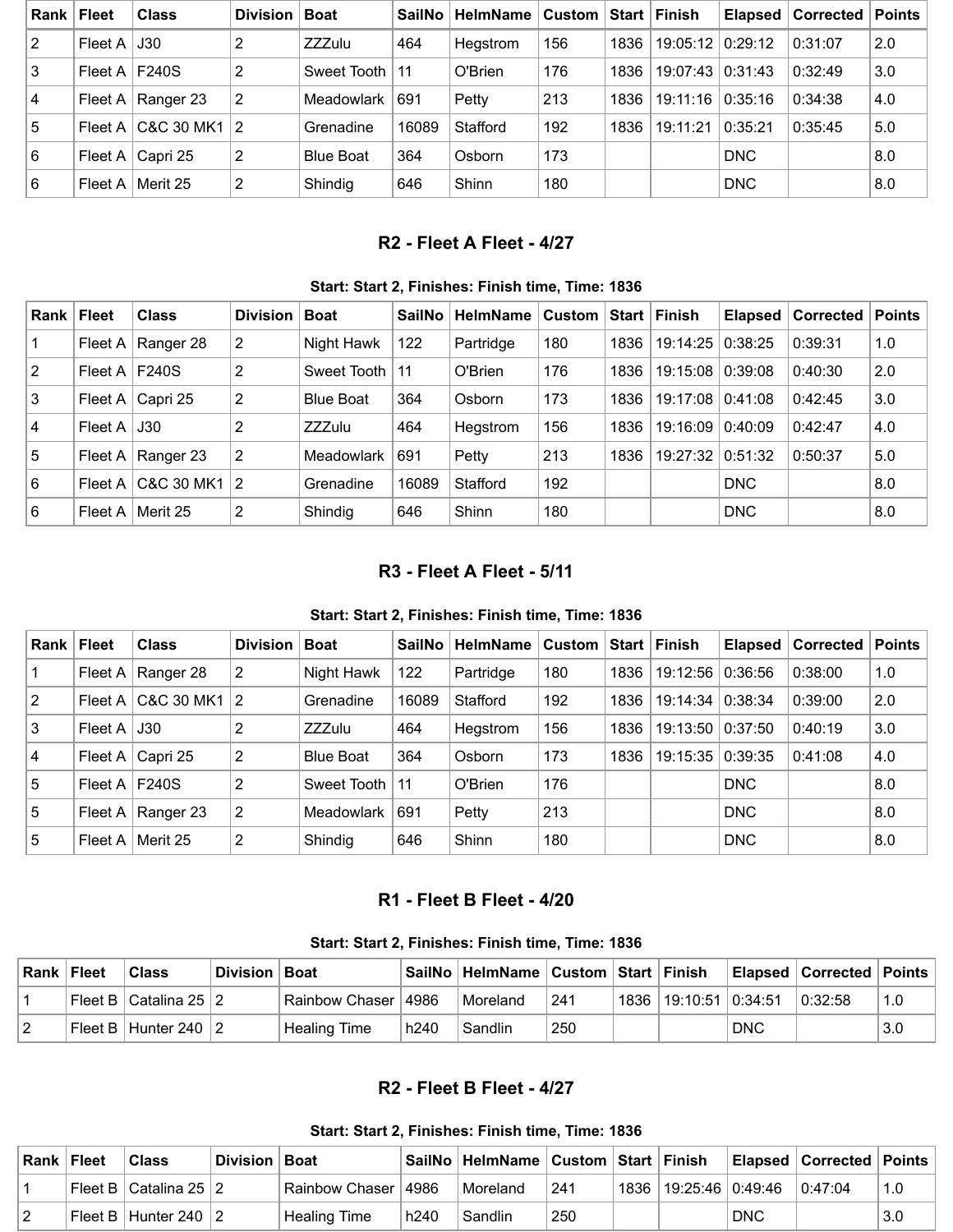#### **R3 - Fleet B Fleet - 5/11**

<span id="page-4-0"></span>

| Rank Fleet | Class                         | Division   Boat |                       |      | SailNo   HelmName   Custom   Start   Finish |     |          |                  |             | Elapsed   Corrected   Points |     |
|------------|-------------------------------|-----------------|-----------------------|------|---------------------------------------------|-----|----------|------------------|-------------|------------------------------|-----|
|            | ' Fleet B l Catalina 25 I 2 l |                 | Rainbow Chaser   4986 |      | Moreland                                    | 241 | $1836$ . | 19:20:17 0:44:17 |             | 0:41:53                      | 1.0 |
|            | Fleet B   Hunter 240   2      |                 | Healing Time          | h240 | Sandlin                                     | 250 | 1836     |                  | <b>RDGa</b> | 0:00:00                      | 3.0 |

# **R1 - Flying Scot Fleet - 4/20**

#### **Start: Start 1, Finishes: Finish time, Time: 1830**

<span id="page-4-1"></span>

| <b>Rank Fleet</b> |                               | <b>Class</b>                  | Division   Boat |                        |      | SailNo   HelmName   Custom   Start   Finish |       |      |                    |            | Elapsed   Corrected   Points |     |
|-------------------|-------------------------------|-------------------------------|-----------------|------------------------|------|---------------------------------------------|-------|------|--------------------|------------|------------------------------|-----|
|                   | Flying Scot   Flying Scot   1 |                               |                 | Queen Bee              | 4993 | Haerbig                                     | 212.4 | 1830 | 19:00:04   0:30:04 |            | 0:29:33                      | 1.0 |
|                   |                               | Flying Scot   Flying Scot   1 |                 | Celtic Jov             | 4155 | Ross                                        | 212.4 | 1830 | 19:02:20   0:32:20 |            | 0:31:47                      | 2.0 |
|                   |                               | Flying Scot   Flying Scot   1 |                 | Fin and Tonic $ 2752 $ |      | Lee                                         | 212.4 |      |                    | <b>DNC</b> |                              | 4.0 |

# **R2 - Flying Scot Fleet - 4/27**

#### **Start: Start 1, Finishes: Finish time, Time: 1830**

<span id="page-4-2"></span>

| Rank | Fleet | <b>Class</b>                  | Division | ∣ Boat                 |      | SailNo   HelmName   Custom   Start   Finish |       |      |                           |            | <b>Elapsed   Corrected   Points</b> |     |
|------|-------|-------------------------------|----------|------------------------|------|---------------------------------------------|-------|------|---------------------------|------------|-------------------------------------|-----|
|      |       | Flying Scot   Flying Scot   1 |          | Queen Bee              | 4993 | Haerbig                                     | 212.4 |      | 1830   19:12:22   0:42:22 |            | 0:41:39                             | 1.0 |
|      |       | Flying Scot   Flying Scot   1 |          | Celtic Joy             | 4155 | Ross                                        | 212.4 | 1830 | $19:12:58$ 0:42:58        |            | 0:42:14                             | 2.0 |
|      |       | Flying Scot   Flying Scot   1 |          | Fin and Tonic $ 2752 $ |      | Lee                                         | 212.4 |      |                           | <b>DNC</b> |                                     | 4.0 |

# **R3 - Flying Scot Fleet - 5/11**

#### **Start: Start 1, Finishes: Finish time, Time: 1830**

<span id="page-4-3"></span>

| ∣Rank ∣ Fleet | <b>Class</b>                  | Division Boat |                        |      | SailNo   HelmName   Custom |       |      | ∣Start ∣Finish            |         | Elapsed   Corrected   Points |     |
|---------------|-------------------------------|---------------|------------------------|------|----------------------------|-------|------|---------------------------|---------|------------------------------|-----|
|               | Flying Scot   Flying Scot   1 |               | Celtic Joy             | 4155 | Ross                       | 212.4 |      | 1830   19:13:39   0:43:39 |         | 0:42:54                      | 1.0 |
|               | Flying Scot   Flying Scot   1 |               | Queen Bee              | 4993 | Haerbig                    | 212.4 |      | 1830   19:14:58   0:44:58 |         | 0:44:12                      | 2.0 |
|               | Flying Scot   Flying Scot   1 |               | Fin and Tonic $ 2752 $ |      | Lee                        | 212.4 | 1830 | 19:31:21                  | 1:01:21 | 1:00:18                      | 3.0 |

### **R1 - J22 Fleet - 4/20**

**Start: Start 1, Finishes: Finish time, Time: 1830**

<span id="page-4-5"></span><span id="page-4-4"></span>

| Rank |     | Fleet   Class | Division | <b>Boat</b>        | <b>SailNo</b> | <b>HelmName</b> | Custom | Start l | Finish   | <b>Elapsed</b> | Corrected | ∣ Points |
|------|-----|---------------|----------|--------------------|---------------|-----------------|--------|---------|----------|----------------|-----------|----------|
|      | J22 | J22           |          | Pass Me Knot       | 1326          | <b>Barbe</b>    | 180    | 1830    | 18:56:29 | 0:26:29        | 0:27:15   | 1.0      |
| 2    | J22 | J22           |          | Chance             | 1532          | Simon           | 180    | 1830    | 18:57:58 | 0:27:58        | 0:28:46   | 2.0      |
| 3    | J22 | J22           |          | <b>ZBoat</b>       | ZG            | Steven Groh     | 180    | 1830    | 18:59:18 | 0:29:18        | 0:30:09   | 3.0      |
| 3    | J22 | J22           |          | <b>Bullwinkle</b>  | 46            | R. Kline        | 180    |         |          | <b>RDGa</b>    |           | 3.0      |
| 5    | J22 | J22           |          | <b>ZBoat</b>       | <b>ZD</b>     | Duffy           | 180    | 1830    | 19:01:01 | 0:31:01        | 0:31:55   | 4.0      |
| 6    | J22 | J22           |          | Nauti Moose        | 627           | M. Kline        | 180    |         |          | <b>DNC</b>     |           | 9.0      |
| 6    | J22 | J22           |          | ZBoat              | ZT            | Tibor           | 180    |         |          | <b>DNC</b>     |           | 9.0      |
| 6    | J22 | J22           |          | <b>Avery Grace</b> | 1346          | <b>Betts</b>    | 180    |         |          | <b>DNC</b>     |           | 9.0      |

### **R2 - J22 Fleet - 4/27**